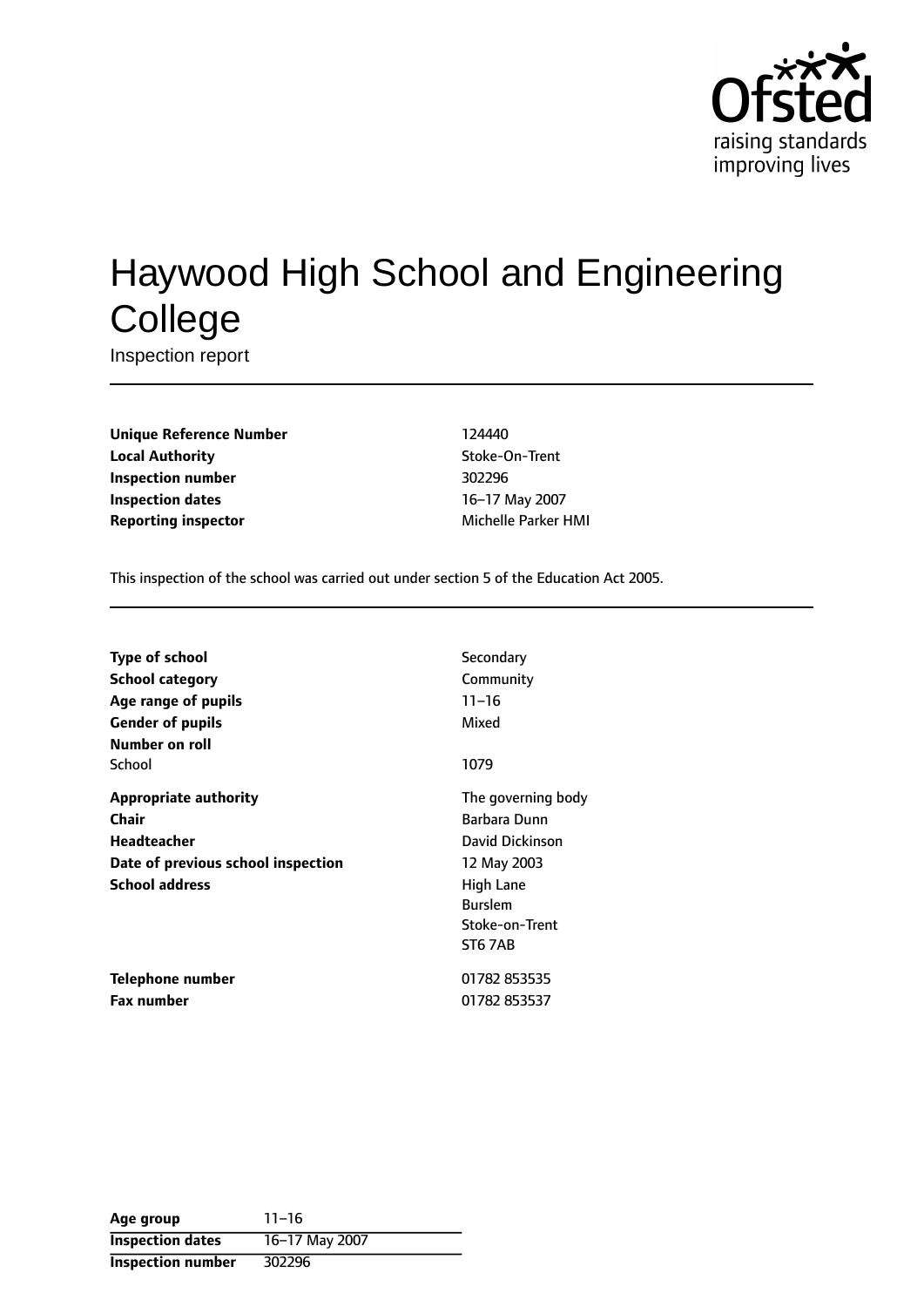© Crown copyright 2007

.

#### Website: www.ofsted.gov.uk

This document may be reproduced in whole or in part for non-commercial educational purposes, provided that the information quoted is reproduced without adaptation and the source and date of publication are stated.

Further copies of this report are obtainable from the school. Under the Education Act 2005, the school must provide a copy of this report free of charge to certain categories of people. A charge not exceeding the full cost of reproduction may be made for any other copies supplied.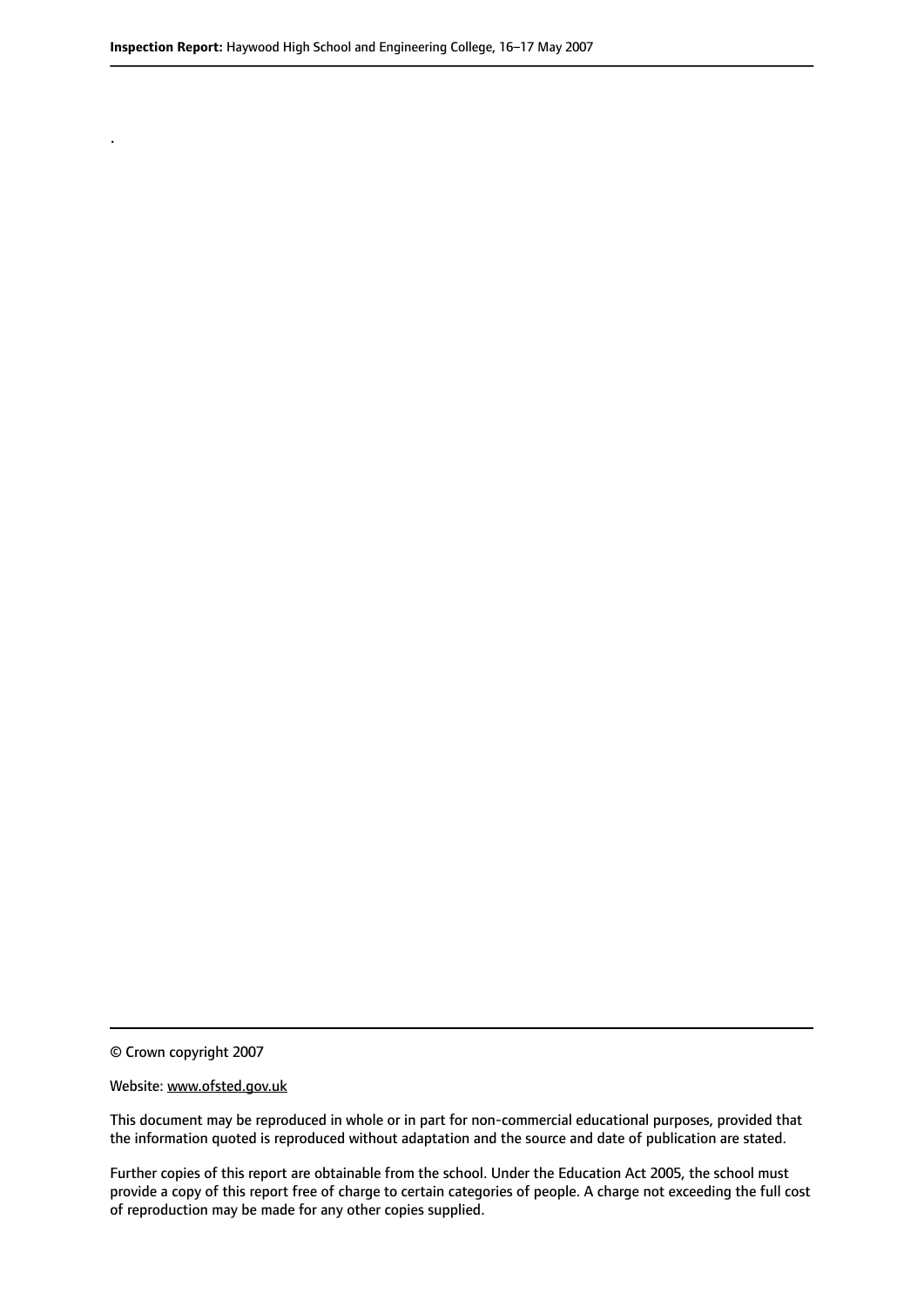## **Introduction**

The inspection was carried out by one of Her Majesty's Inspectors and three Additional Inspectors.

## **Description of the school**

This oversubscribed school takes students from an area consisting of a wide range of housing and socio-economic conditions. There are more students eligible for free school meals and with learning difficulties and disabilities than average. The proportion from minority ethnic backgrounds is similar to the national average. The school achieved specialist engineering status in 2003, hosts a City Learning Centre and is a core Creative Partnerships School.

#### **Key for inspection grades**

| Grade 1 | Outstanding  |
|---------|--------------|
| Grade 2 | Good         |
| Grade 3 | Satisfactory |
| Grade 4 | Inadequate   |
|         |              |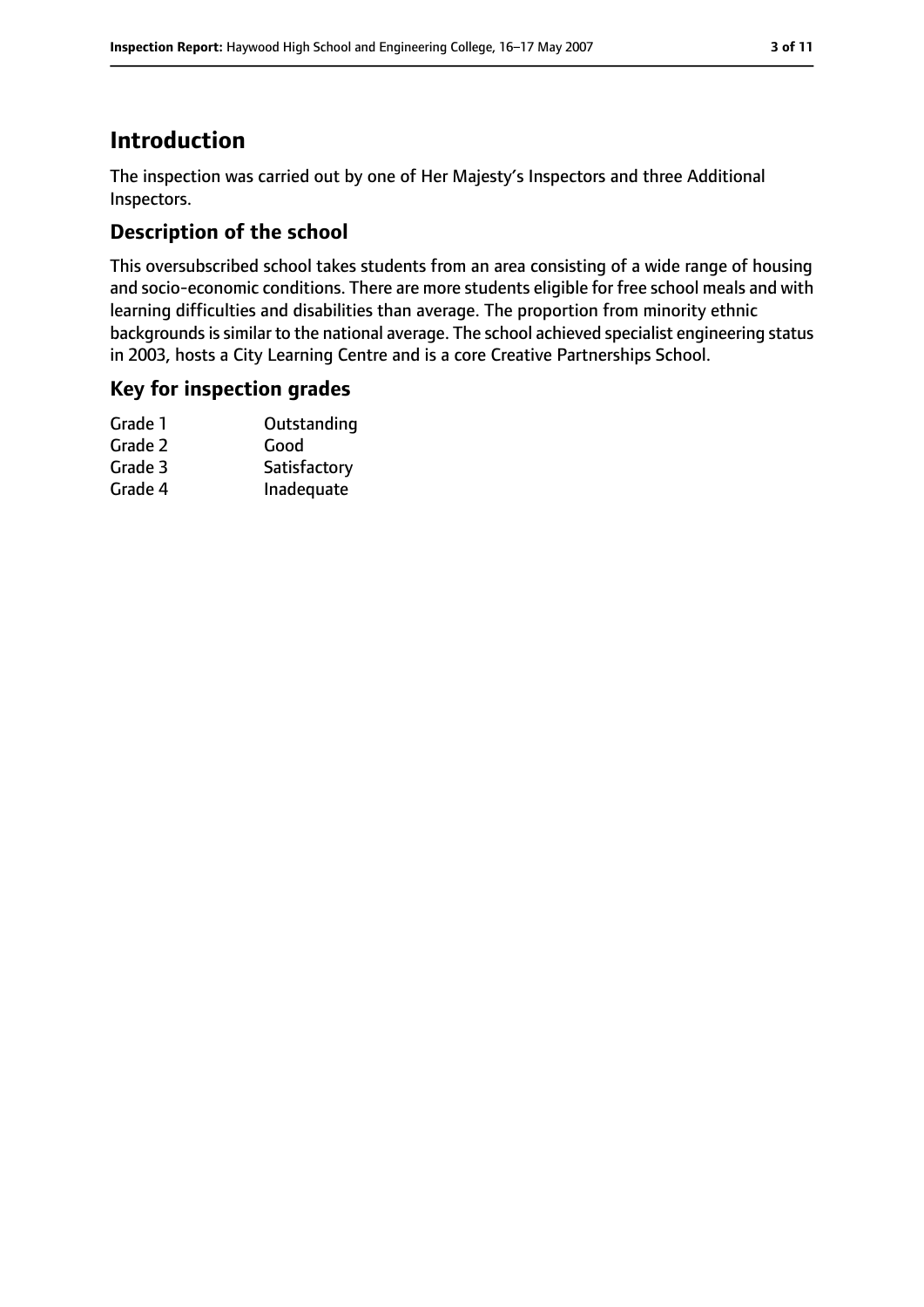# **Overall effectiveness of the school**

#### **Grade: 2**

Students said what a special place this school is and inspectors agree. This is a good and improving school with some outstanding features. Haywood High School and Engineering College is a stimulating learning community where students can flourish as a result of the huge commitment of staff to the personal development of all students. Staff and students take great pride in their school and this is shown in the high quality of displays of students' work around the buildings and the care shown to the school environment.

Standards on entry are well below national averages. The school recognises that students' skills in literacy and numeracy, in particular, are low and challenging targets have been set to improve. The school is well on its way to achieving them. All students make good progress, including those students with learning difficulties and disabilities and gifted and talented students. By the end of Year 11 students standards are still below average but they have moved closer to national averages. This is because of the good teaching and effective tracking of all students, resulting in outstanding care, guidance and support which have enabled students' effective personal development and well-being. This is very noticeable in the considerate and respectful way students treat each other and work cooperatively together. The inclusive nature of the school is shown by the knowledge all staff have of each student and their concern to ensure that all students achieve their best. As a result, students have a good understanding of the grades they are working towards, together with strategies to help them achieve them. However, the school does not make full use of this information to look at overall trends in how students are working. The school's desire to support all students effectively is also seen in its outstanding work with a wide range of partners. This ensures that students' safety and welfare are put first and concerns are dealt with promptly. The work the school does within its community is outstanding and has led, in its turn, to the community being justly proud and supportive of the school.

Teaching and learning are good. Planning is effective and links well to the range of abilities in each class. Students' opinions are regularly sought and acted on to improve teaching further. Although marking is regular, it does not always clearly explain what students have done well and what they could do to improve further.

The curriculum is good and is flexible enough to reflect the needs of different students. Good links are made with primary schools and further education colleges. Thus, students are encouraged and supported to aim high. Students involved in the Creative Partnerships project spoke with confidence and excitement about their original ideas for the Building Schools for the Future (BSF) developments for this school and their visit to the Department for Education and Skills (DfES) to discuss them.

Parents are overwhelmingly positive about the school. A tiny minority of parents are concerned about bullying. However, students say that bullying is dealt with promptly and they are confident that there is always a teacher they can turn to.

The school is very proactive in seeking extra funding to support and develop its provision. Through the Family Learning in information and communication technology (ICT) the school has been able to put into homes a Thin Client computer. This has ensured that no student will be cut off from future technological development. Thus, all students can take advantage of the wide range of web-based resources the school has developed.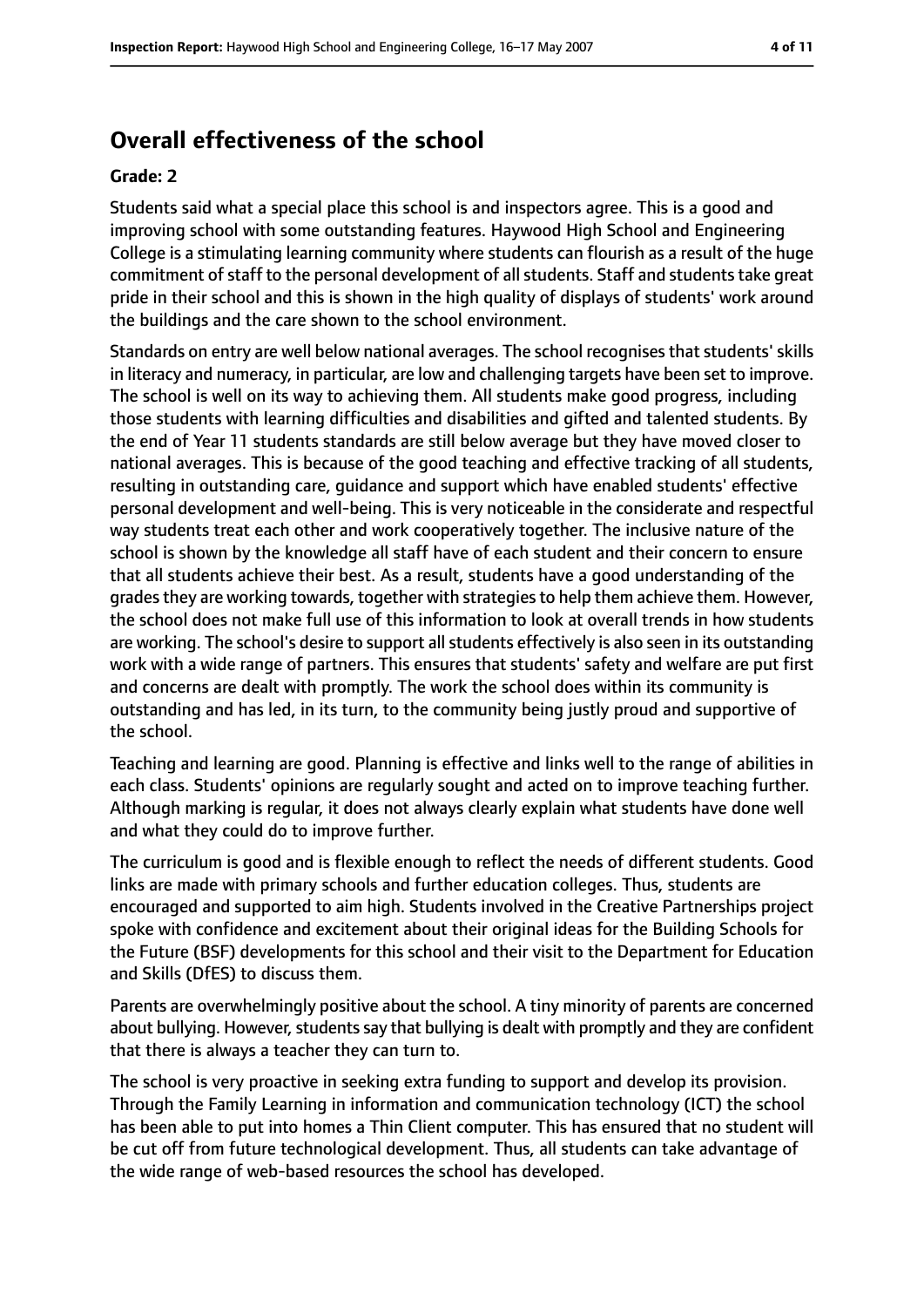Engineering status has been used effectively to inspire and motivate students. It has been used to support and develop skills in the primary schools, for example in ICT and French.

Leadership and management of the school are good; thus the school's self-evaluation is robust and effectively supported by an appropriate range of data. Regular 'health checks' take place which have further developed the staff's expertise and confidence in their own monitoring. This is effectively supported by the senior leadership team. On the basis of this, the school has a good capacity to continue improving.

## **What the school should do to improve further**

- Improve consistency in marking so that it clearly identifies what is successful and how students can improve their work.
- Ensure that all information on individual students is used to give a clear picture of overall trends in their performance.

# **Achievement and standards**

#### **Grade: 2**

Standards on entry are well below the national average and at the end of Year 11 they are below the national average. The good progress that students make is underpinned by good teaching and high expectations.

Students met their targets in most areas in 2006, and results in mathematics and science improved. A small proportion of students did not meet their targets but the school has robust procedures to effectively identify and support any currently underachieving students.

Analysis of the school's results shows an upward trend in the progress made by the students. Boys and girls do equally well overall and the achievement of more able students and those with learning difficulties and disabilities is carefully monitored to ensure that they make good progress.

The school has an outstanding knowledge of the strengths and weaknesses of all of its students on an individual basis and sets them appropriately challenging targets, towards which they make good progress.

Designation as a specialist engineering college has improved resources and the sharing of expertise. These have enriched the curriculum and helped to improve teaching and student achievement in the specialist subjects, especially design and technology. Cross-fertilisation of skills, talents and resources between engineering/technology and other departments, seen particularly in mathematics, science and music, is making a significant positive impact.

# **Personal development and well-being**

#### **Grade: 2**

Students' personal development and well-being are good overall, reflecting the school's emphasis on making them all feel valued as individuals. They gain in confidence and show respect for fellow students. The Human Rights Day has made a big impact on students' awareness of social justice issues. There is a high level of participation in the many opportunities for cultural development outside lessons. Students have an exceptional involvement in the life of the school and the local community, and these activities are developing them well as citizens.

There is a purposeful atmosphere in lessons. Behaviour is good. Any challenging behaviour is effectively managed. Relationships between staff and students are excellent. There are few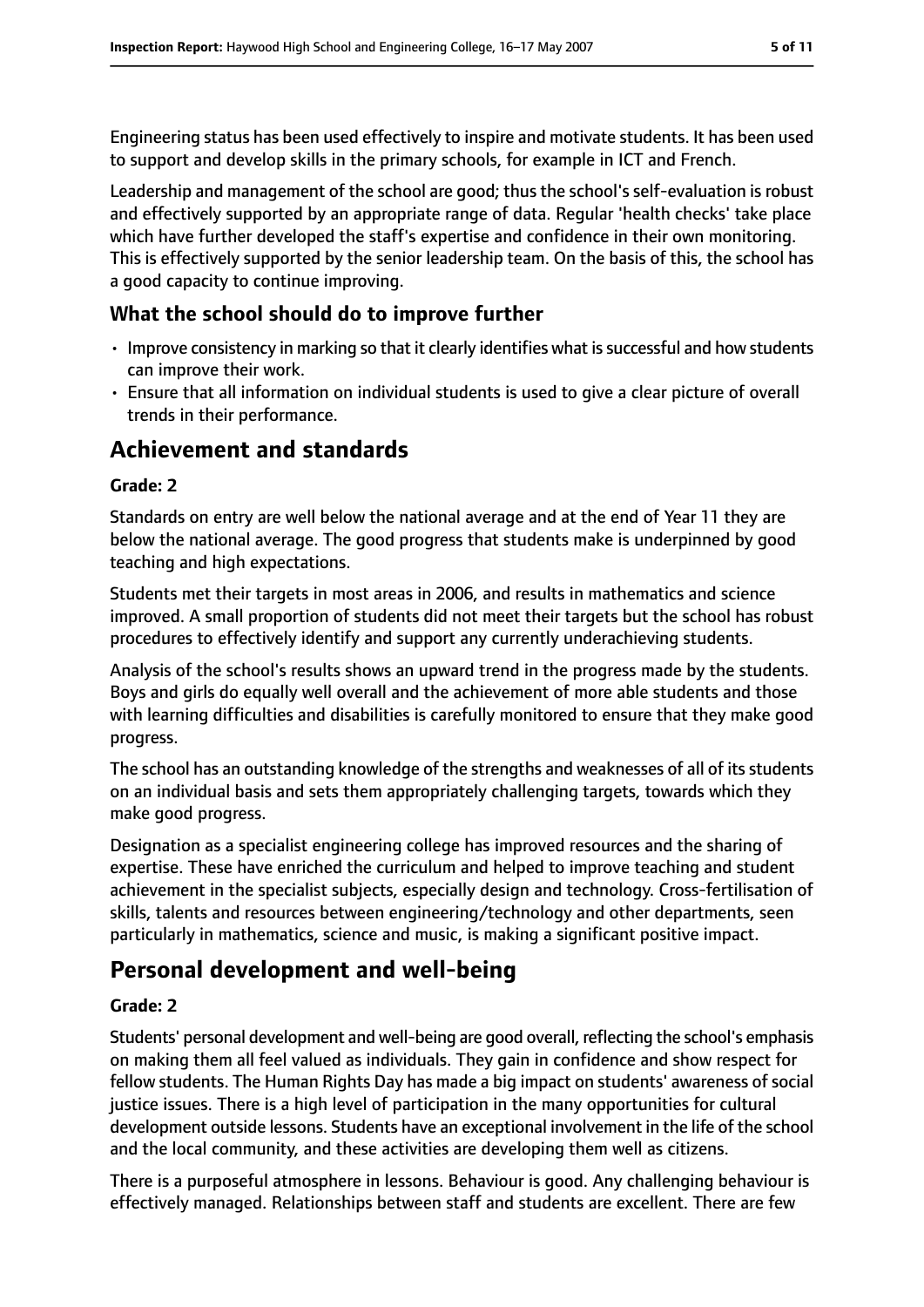permanent exclusions and the rate of fixed-term exclusions is falling. Effective strategies have improved attendance, which is now satisfactory. The proportion whose attendance is persistently unsatisfactory has been reduced, but not eliminated. Students much enjoy school. They feel really safe in school and are confident about approaching staff and peer mentors with their problems. Special arrangements at break and lunch times give vulnerable students added security.

The school listens to students and encourages them to express their views. The school council is very active. Students have responded well to the healthy eating menus in the canteen. A high proportion is involved in extra-curricular sport, contributing to a healthy lifestyle. As a result of the many opportunities for vocational education, particularly in the school's specialism of engineering, students make good progress in acquiring the skills necessary for their future working lives. The students' spiritual, moral, social and cultural development is good.

# **Quality of provision**

## **Teaching and learning**

#### **Grade: 2**

Overall, teaching and learning are good, and some are outstanding. As a result of this good teaching, students make good progress.

Lessons are well planned with clear learning objectives which are shared with students. Teachers present lessons in manageable steps and use a wide range of activities and resources to engage and support learners. Teaching is stimulating and challenging and the best lessons are exciting. Thus, in almost all lessons students work purposefully and focus well on their learning. However, the quality of marking is inconsistent across the school and does not always indicate to students how they could improve. Students are encouraged to work both independently and collaboratively and they cooperate well with each other. Students who do not speak English as a first language and those with learning difficulties and disabilities are very well supported in all aspects of their learning.

Teaching assistants are well used and make a very good contribution to students' progress.

## **Curriculum and other activities**

#### **Grade: 2**

Students follow a broad and balanced curriculum, well tailored to meet their needs. Students with learning difficulties and disabilities are well supported in lessons and in withdrawal sessions. Good opportunities for enrichment and accelerated learning are provided for gifted and talented students. The school's website enables all students to extend their learning.

At Key Stage 4 students are offered a well balanced programme of subjects. This provides ample choice to meet their different needs. A good range of vocational subjects is provided in collaboration with other schools and a local further education college. Personalised learning programmes are devised for students for whom the mainstream timetable is not appropriate.

There is an excellent range of well supported, extra-curricular learning activities in all subjects. The extended school provision is open to students and their parents and extends access to many more short courses.

The presence of the City Learning Centre on site powerfully adds to the school's position as a centre of learning that is seeking to develop curricula to suit the whole community.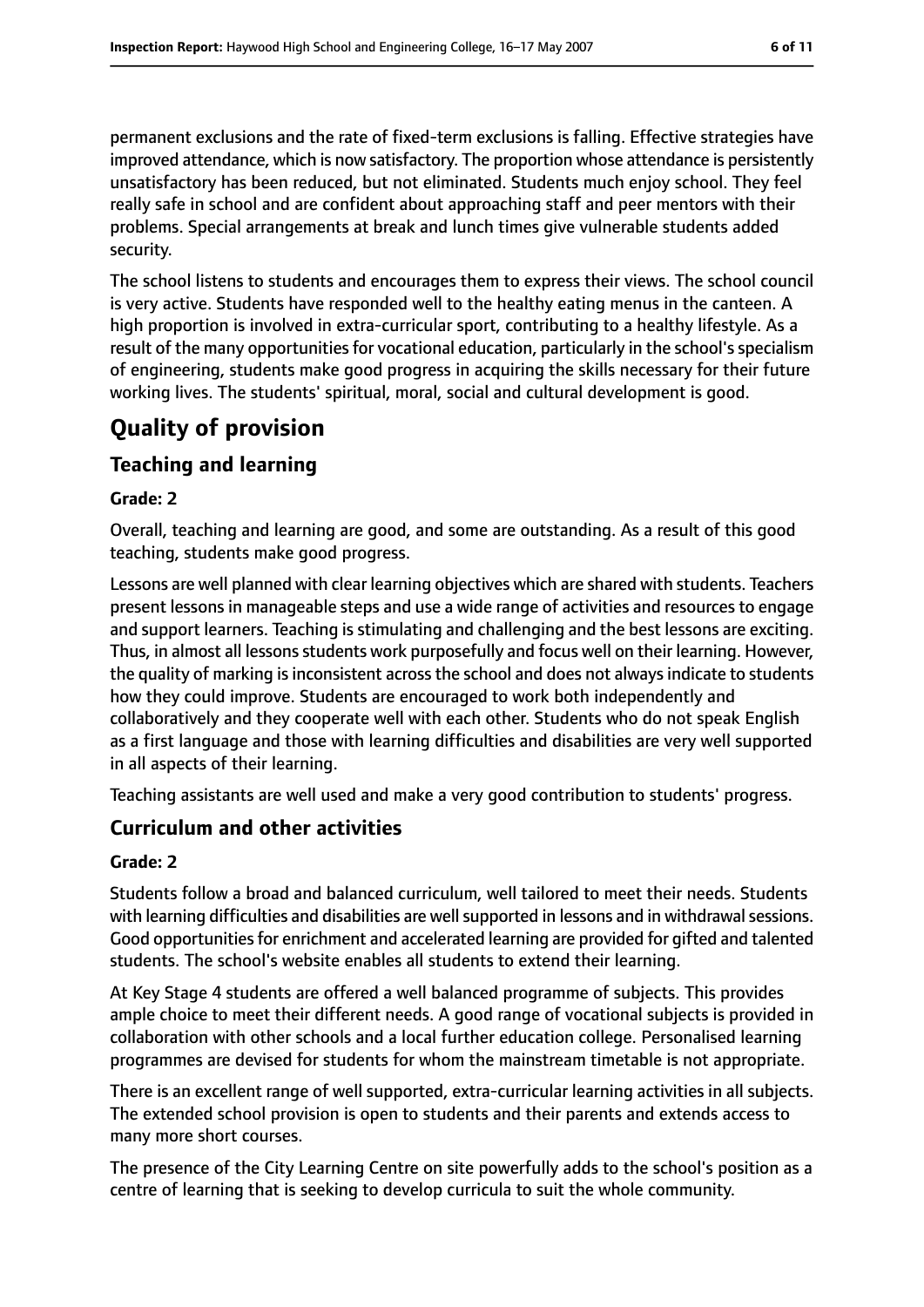#### **Care, guidance and support**

#### **Grade: 1**

Care, guidance and support are outstanding. The school demonstrates a clear commitment to inclusion.

Many students are cared for through effective partnerships with external agencies. Weekly social inclusion meetings appropriately identify those at risk of underachievement, including those who do not speak English as a first language.

Parents and carers are involved in many aspects of school life and work together with the school to support their children's learning. Transition arrangements, both in Year 7 and Year 11, ensure smooth progress in students' learning. Strong links with further education colleges and opportunities to visit university settings are helping to raise students' aspirations. Students are well informed and supported to make appropriate choices about their future. Target-setting is rigorous and tracking is exceptionally effective in letting students know how well they are doing.

All statutory safeguarding procedures are in place; staff understand them and are well trained. The development of a range of strategies to improve attendance is proving to be effective.

## **Leadership and management**

#### **Grade: 2**

Leadership and management are good. The strong vision and passion of the headteacher are shared by all the staff. This is seen by the way in which everyone pulls together as part of a community of which they are all proud. The senior leaders work very effectively together and have effectively strengthened the role of middle managers. Thus, middle managers are clear about the vision for the school and their part in it, and are able to share and develop the school's good practice.

Creative appointments have been made of non-teaching staff which have effectively developed the school's capacity for managing challenging behaviour, reducing the numbers of students formerly excluded and improving students' attendance.

Responsibilities are effectively developed and all staff are encouraged to take an active part in observing each other in their work. A culture of continuous improvement underpins the quality of lessons and the effective identification and sharing of good practice.

Resources and staff are used exceptionally effectively to promote high standards and encourage students and parents to have high expectations of the school. Procedures relating to the safeguarding of students are regularly reviewed and the school takes appropriate steps to tackle any discrimination. Appropriate training ensures all staff are skilled and confident in identifying students who might be at risk. These measures ensure that all students achieve as well as they can.

The governing body is effective. Governors are very committed and supportive of the school. The wide range of sub-committees, together with governors being linked to subjects, ensures that the governing body is kept well informed about all aspects of school life. Thus governors are confident in the challenge they give the school and call it effectively to account.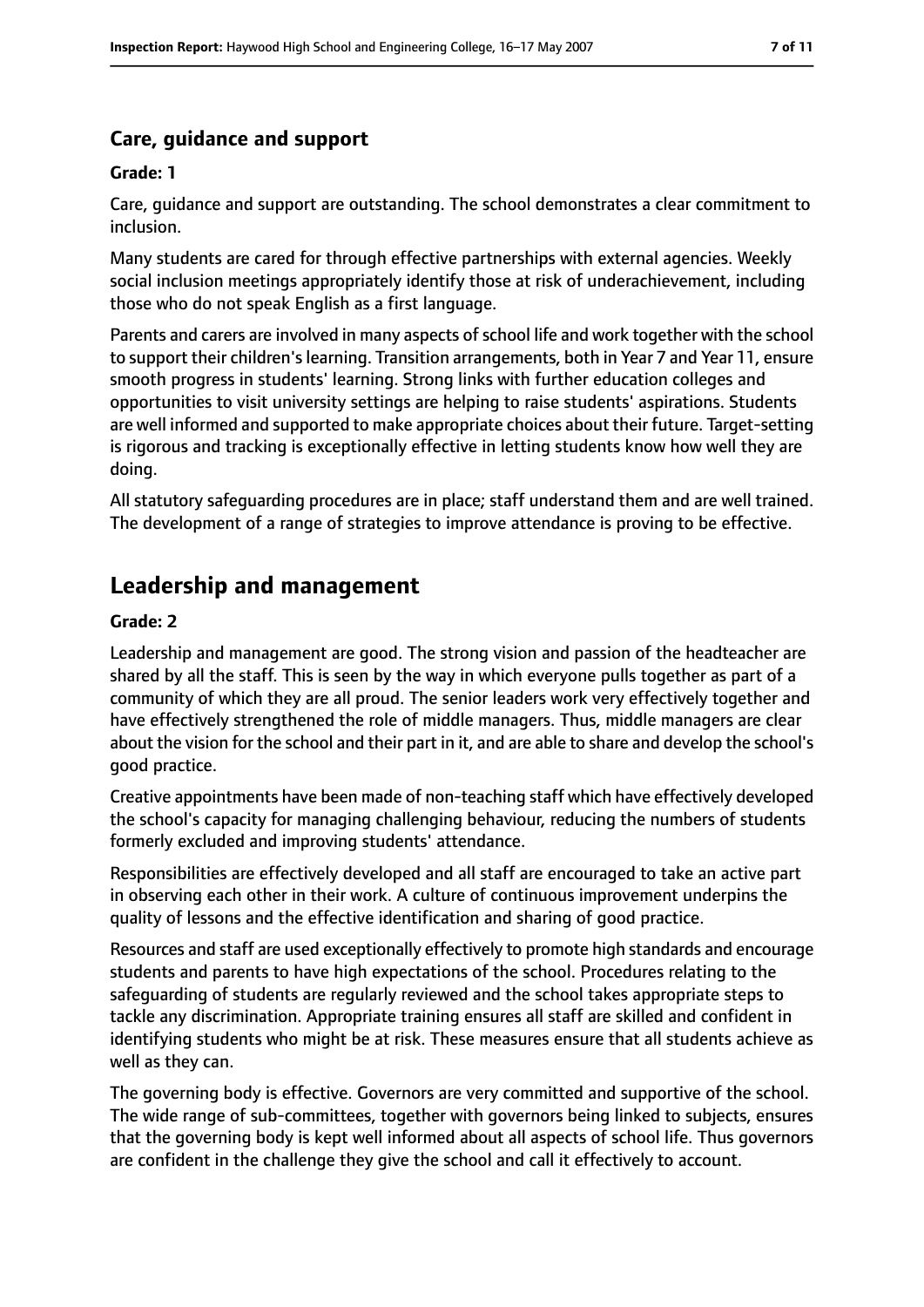**Any complaints about the inspection or the report should be made following the procedures set out in the guidance 'Complaints about school inspection', which is available from Ofsted's website: www.ofsted.gov.uk.**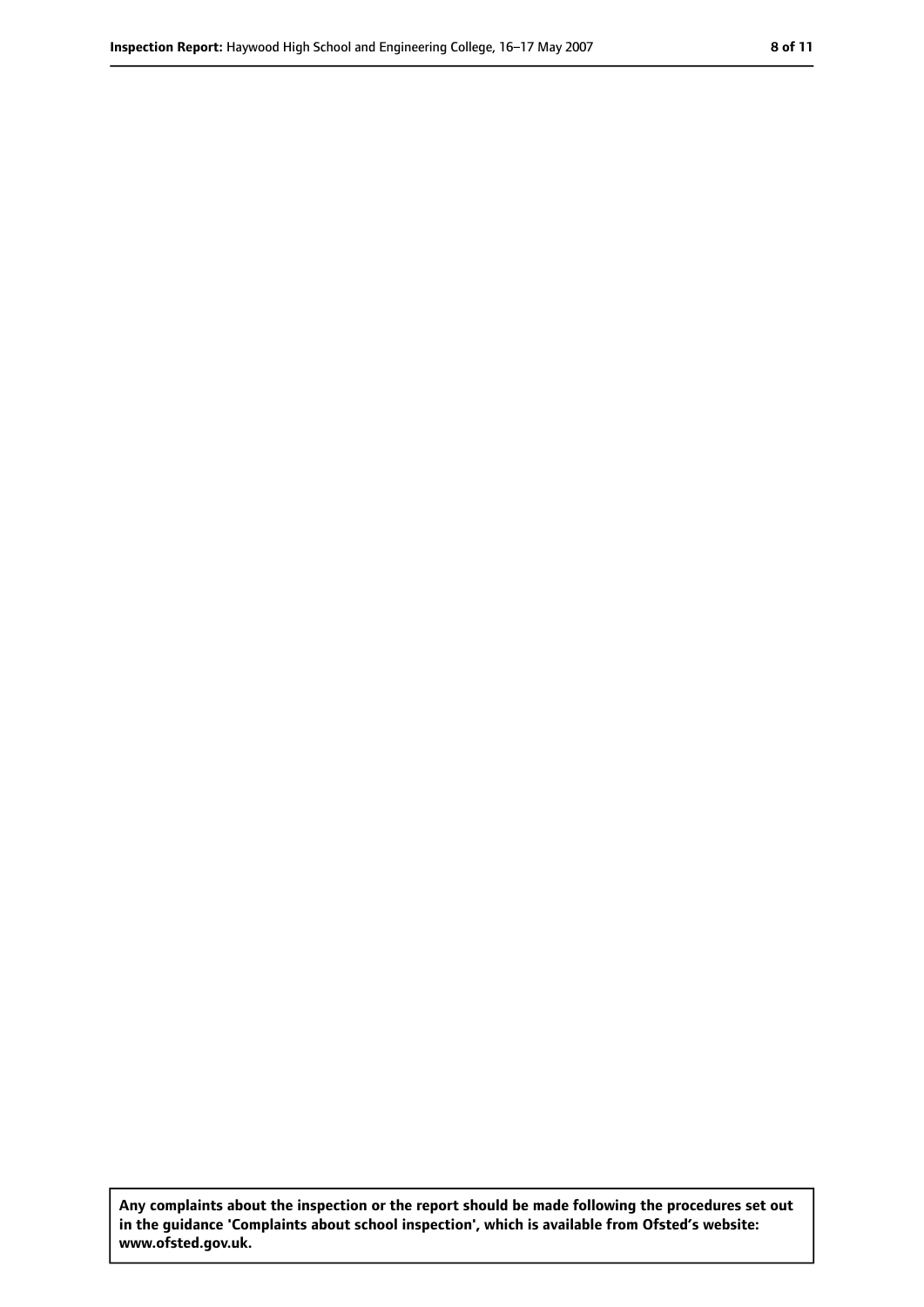# **Inspection judgements**

| Key to judgements: grade 1 is outstanding, grade 2 good, grade 3 satisfactory, and grade 4 | <b>School</b>  |
|--------------------------------------------------------------------------------------------|----------------|
| inadeauate                                                                                 | <b>Overall</b> |

## **Overall effectiveness**

| How effective, efficient and inclusive is the provision of education, integrated<br>care and any extended services in meeting the needs of learners? |     |
|------------------------------------------------------------------------------------------------------------------------------------------------------|-----|
| How well does the school work in partnership with others to promote learners'<br>well-being?                                                         |     |
| The effectiveness of the school's self-evaluation                                                                                                    |     |
| The capacity to make any necessary improvements                                                                                                      |     |
| Effective steps have been taken to promote improvement since the last<br>inspection                                                                  | Yes |

#### **Achievement and standards**

| How well do learners achieve?                                                                               |  |
|-------------------------------------------------------------------------------------------------------------|--|
| The standards <sup>1</sup> reached by learners                                                              |  |
| How well learners make progress, taking account of any significant variations between<br>groups of learners |  |
| How well learners with learning difficulties and disabilities make progress                                 |  |

#### **Personal development and well-being**

| How good is the overall personal development and well-being of the<br>learners?                                  |  |
|------------------------------------------------------------------------------------------------------------------|--|
| The extent of learners' spiritual, moral, social and cultural development                                        |  |
| The behaviour of learners                                                                                        |  |
| The attendance of learners                                                                                       |  |
| How well learners enjoy their education                                                                          |  |
| The extent to which learners adopt safe practices                                                                |  |
| The extent to which learners adopt healthy lifestyles                                                            |  |
| The extent to which learners make a positive contribution to the community                                       |  |
| How well learners develop workplace and other skills that will contribute to<br>their future economic well-being |  |

#### **The quality of provision**

| How effective are teaching and learning in meeting the full range of the<br>learners' needs?          |  |
|-------------------------------------------------------------------------------------------------------|--|
| How well do the curriculum and other activities meet the range of needs<br>and interests of learners? |  |
| How well are learners cared for, quided and supported?                                                |  |

#### **Annex A**

 $^1$  Grade 1 - Exceptionally and consistently high; Grade 2 - Generally above average with none significantly below average; Grade 3 - Broadly average to below average; Grade 4 - Exceptionally low.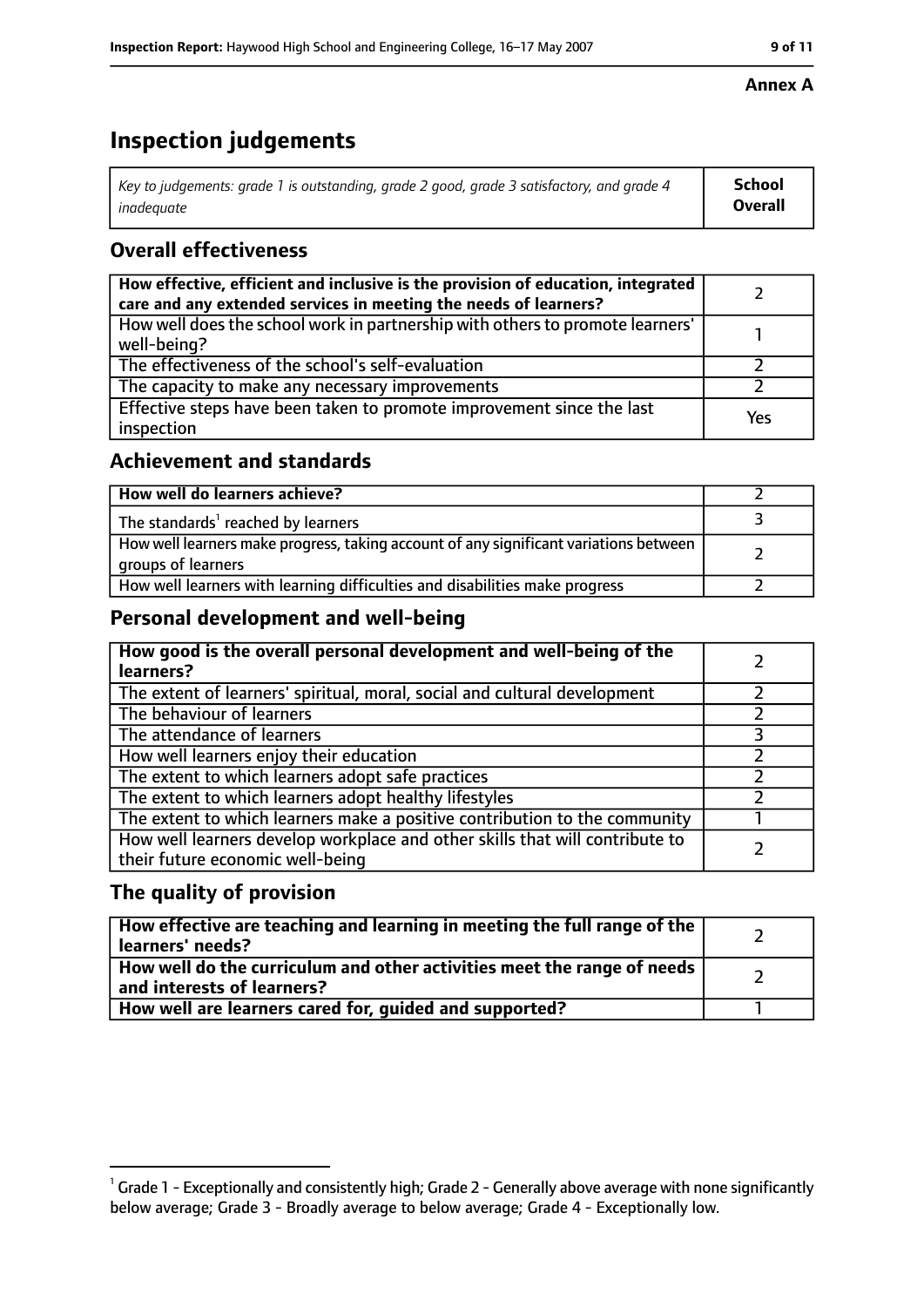#### **Annex A**

# **Leadership and management**

| How effective are leadership and management in raising achievement                                                                              |     |
|-------------------------------------------------------------------------------------------------------------------------------------------------|-----|
| and supporting all learners?                                                                                                                    |     |
| How effectively leaders and managers at all levels set clear direction leading<br>to improvement and promote high quality of care and education |     |
| How effectively performance is monitored, evaluated and improved to meet<br>challenging targets                                                 |     |
| How well equality of opportunity is promoted and discrimination tackled so<br>that all learners achieve as well as they can                     |     |
| How effectively and efficiently resources, including staff, are deployed to<br>achieve value for money                                          |     |
| The extent to which governors and other supervisory boards discharge their<br>responsibilities                                                  | 7   |
| Do procedures for safequarding learners meet current government<br>requirements?                                                                | Yes |
| Does this school require special measures?                                                                                                      | No  |
| Does this school require a notice to improve?                                                                                                   | No  |